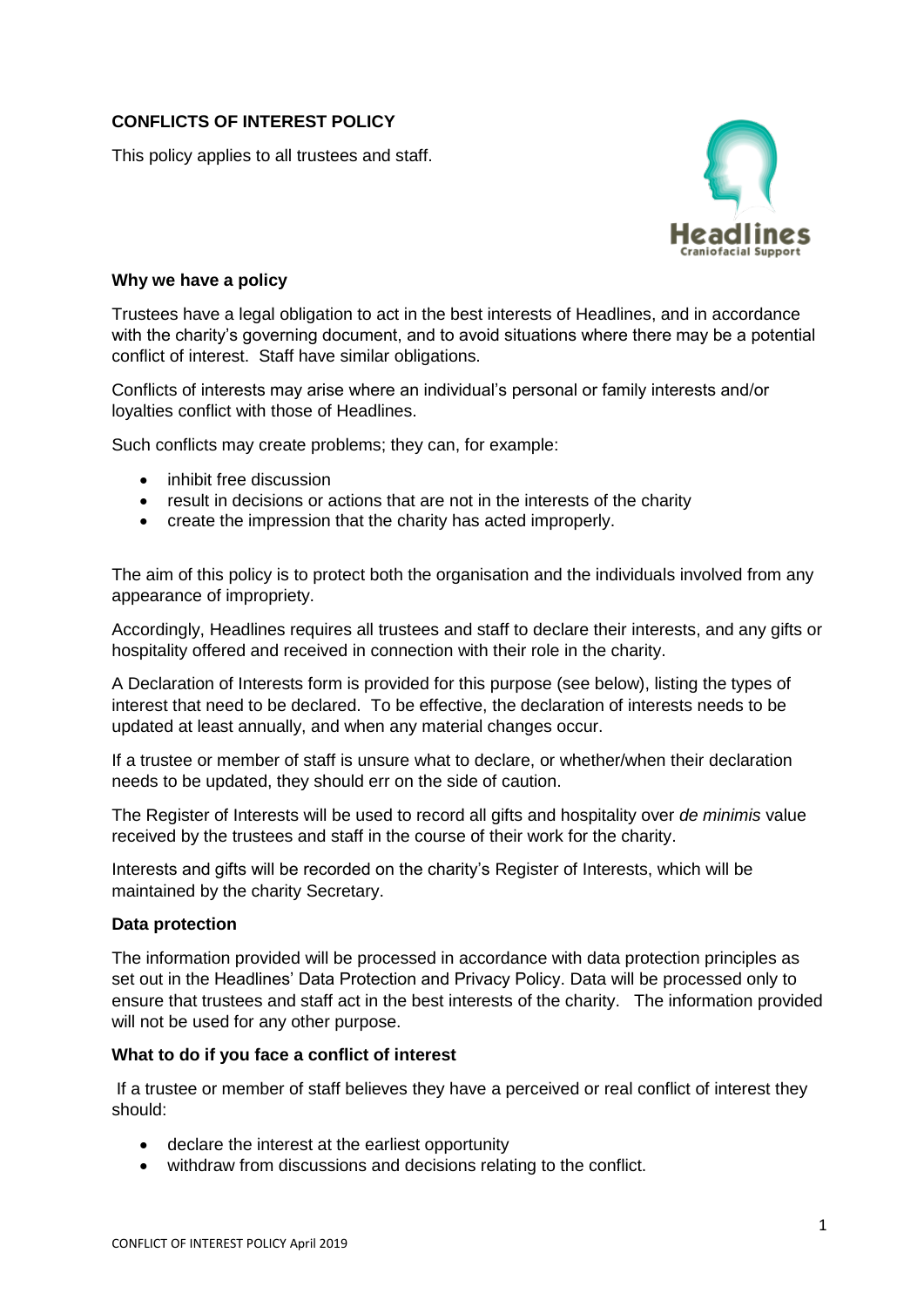The charity Secretary should take special care to ensure that minutes or other documents relating to the item presenting a conflict are appropriately redacted for the person facing the conflict. A balance needs to be made to ensure that the person still receives sufficient information about the activities of the charity generally without disclosing such sensitive information that could place the individual in an untenable position.

If a trustee or member of staff fails to declare an interest that is known to the charity Secretary and/or the Chair, the charity Secretary or Chair will declare that interest.

### **Decisions taken where a trustee or member of staff has an interest**

In the event of the board having to decide upon a question in which a trustee or member of staff has an interest, all decisions will be made by vote, with a simple majority required.

A quorum must be present for the discussion and decision; interested parties will not be counted when deciding whether the meeting is quorate.

Interested board members may not vote on matters affecting their own interests

All decisions under a conflict of interest will be recorded by the charity Secretary and reported in the minutes of the meeting.

The report will record:

- the nature and extent of the conflict
- an outline of the discussion
- the actions taken to manage the conflict.

Where a trustee benefits from the decision, this will be reported in the annual report and accounts in accordance with the current Charities SORP.

All payments or benefits in kind to trustees will be reported in the charity's accounts and annual report, with amounts for each trustee listed for the year in question (note that this does not include reimbursement for travel or other expenses incurred on behalf of Headlines).

Where a trustee or member of staff, or members of their family or business partners (or other connected person), are connected to a party involved in the supply of a service or product to the charity, this information, including amounts paid to the party will be fully disclosed in the annual report and accounts. Other 'related party' disclosures include donations received by the charity from trustees or members of staff, or their families or business partners (or other connected person).

#### **Managing contracts**

If a trustee or member of staff has a conflict of interest, they must not be involved in managing or monitoring a contract in which they have an interest. Monitoring arrangements for such contracts will include provisions for an independent challenge of bills and invoices, and termination of the contract if the relationship is unsatisfactory.